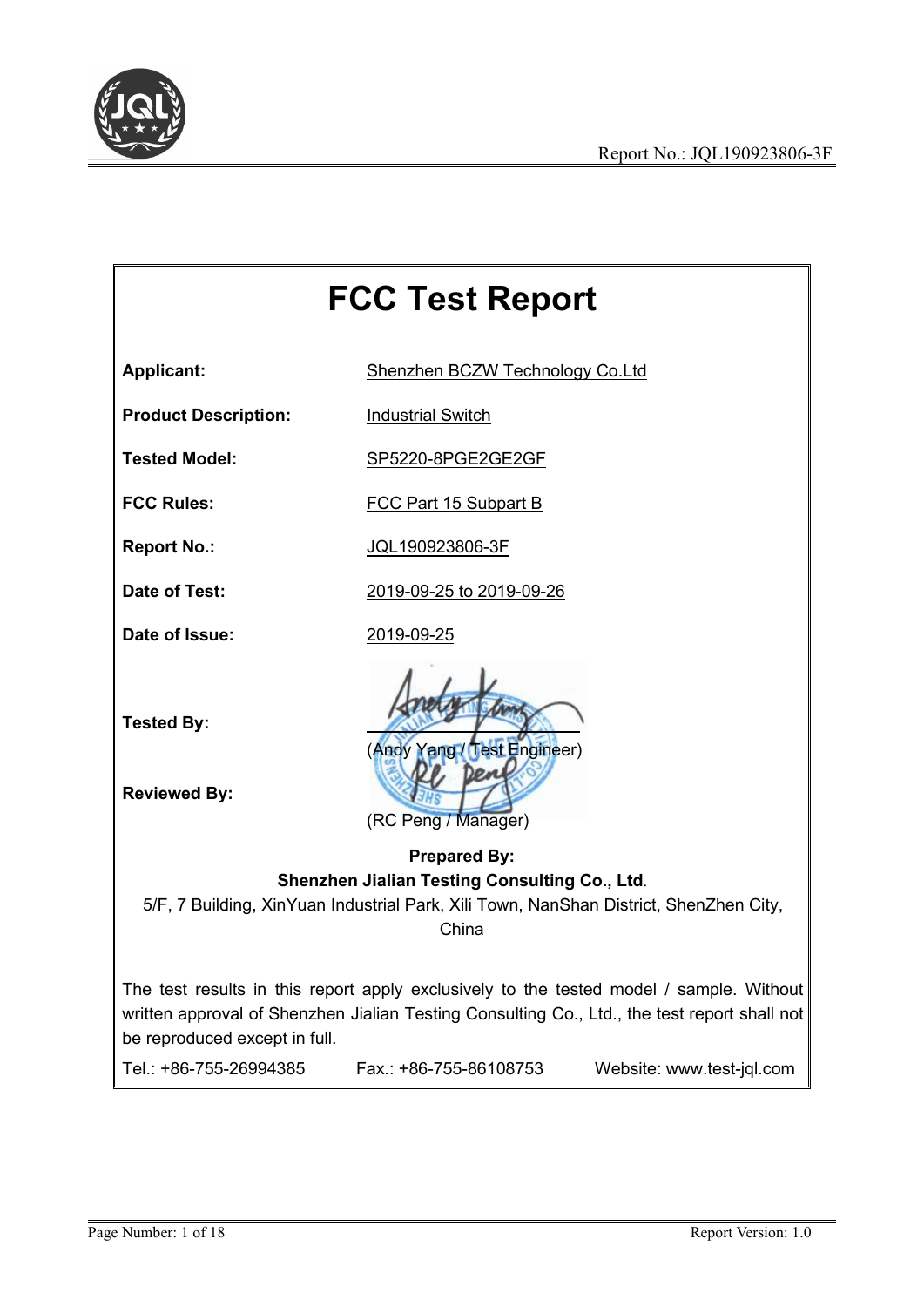

# **TABLE OF CONTENTS**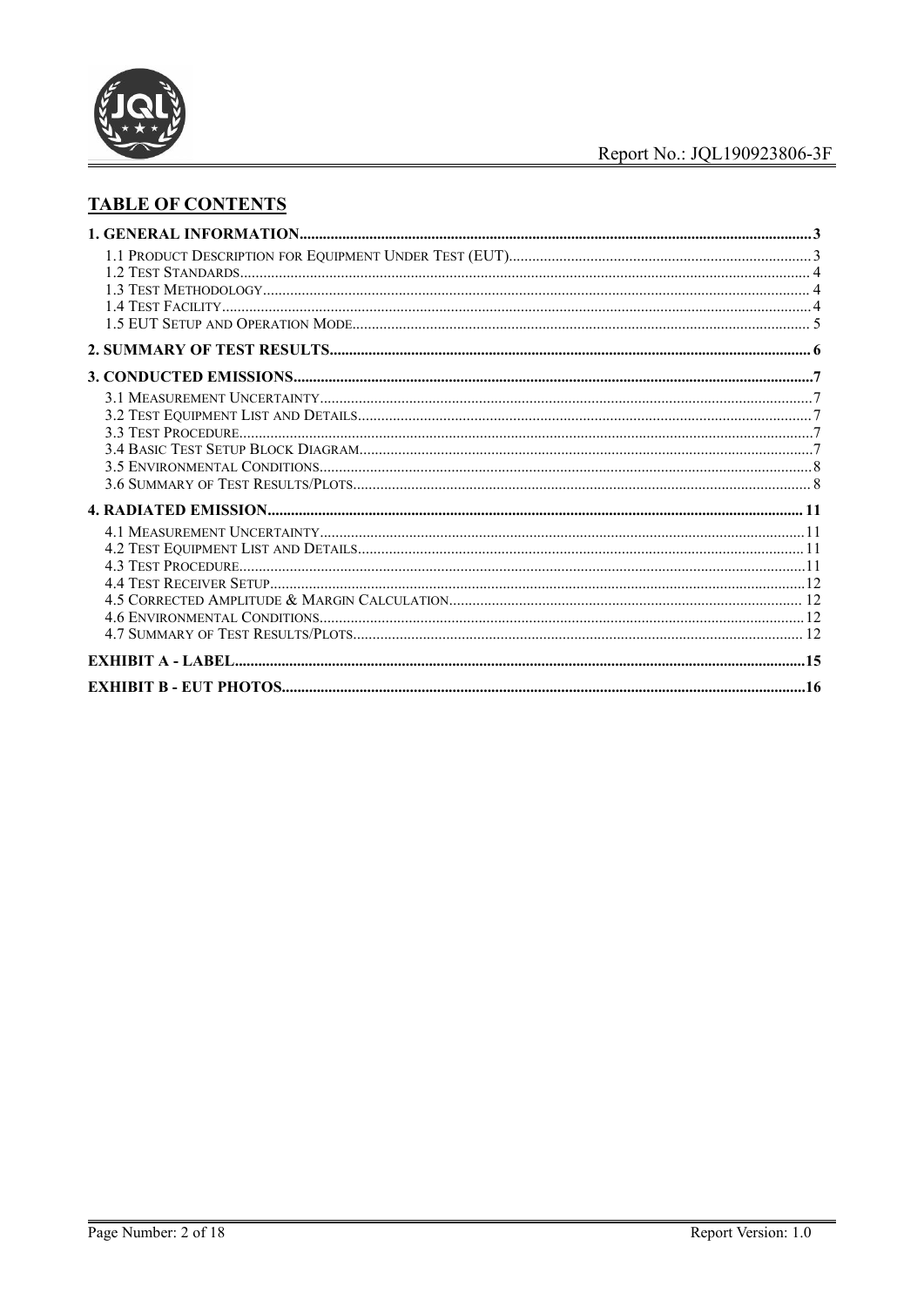

# **1. GENERAL INFORMATION**

# **1.1 Product Description for Equipment Under Test(EUT)**

| <b>Client Information</b> |                                                                                           |
|---------------------------|-------------------------------------------------------------------------------------------|
| Applicant:                | Shenzhen BCZW Technology Co.Ltd                                                           |
| Address of applicant:     | 3F, BlockA3. Silicon Valley Industrial Park. Guanlan, Longhua<br>District, Shenzhen China |
| Manufacturer:             | Shenzhen BCZW Technology Co.Ltd                                                           |
| Address of manufacturer:  | 3F, BlockA3. Silicon Valley Industrial Park. Guanlan, Longhua                             |
|                           | District, Shenzhen China                                                                  |

| <b>General Description of EUT</b> |                                                                             |  |  |  |  |
|-----------------------------------|-----------------------------------------------------------------------------|--|--|--|--|
| <b>Product Name:</b>              | <b>Industrial Switch</b>                                                    |  |  |  |  |
| Trade Name:                       | <b>BCZW</b>                                                                 |  |  |  |  |
| Model No.:                        | SP5220-8PGE2GE2GF                                                           |  |  |  |  |
|                                   | SP5200-4PFE2FE, SP5200-8PFE2FE, SP5200-4PGE1GE1GF,                          |  |  |  |  |
|                                   | SP5200-8PFE2GE, SP5220-8PFE2GE1GF, SP5220-16PFE2GE2GF,                      |  |  |  |  |
|                                   | SP5220-24PFE2GE2GF, SP5220-16PGE4GC, SP5220-24PGE4GC, S5220-48GE4GF,        |  |  |  |  |
|                                   | SP5220-48PGE4GF, IS3210-4GE2GF-DC, IS3210-8GE2GF-DC, IS3210-8GE4GF-DC,      |  |  |  |  |
|                                   | ISP3210-4PGE2GF-DC, ISP3210-8PGE2GF-DC, ISP3210-8PGE4GF-DC,                 |  |  |  |  |
|                                   | IS7210-5FE-DC, IS7210-8FE-DC, IS7210-16FE-DC, IS7210-2FE1FX-DC,             |  |  |  |  |
|                                   | IS7210-4FE1FX-DC, IS7210-6FE2FX-DC, IS7210-8FE2GC-I-DC, IS7210-8FE2GF-L-DC, |  |  |  |  |
|                                   | IS7210-8GE-DC, IS7210-2GE1GF-DC, IS7210-5GE1GF-DC, IS7210-4GE2GF-DC,        |  |  |  |  |
| Adding Model(s):                  | IS7210-8GE2GF-DC, IS7510-4GE2GF-DC, IS7510-8GE3GF-DC, IS7510-8GE4GF-DC,     |  |  |  |  |
|                                   | IS7510-16GE4GF-DC, IS7510-8GE8GF-DC, IS7220-16FE1GE1GF-AC,                  |  |  |  |  |
|                                   | IS7220-16FE4GC-AC, IS7220-24FE4GC-AC, IS7520-20GE4GC2GF-AC,                 |  |  |  |  |
|                                   | IS7520-12GE12GF-AC, ISP7210-8PFE2GC-DC, ISP7210-8PFE2GF-L-DC,               |  |  |  |  |
|                                   | ISP7210-4PGE1GE1GF-DC, ISP7210-4PGE2GF-DC, ISP7210-4PGE2GF-BT-DC,           |  |  |  |  |
|                                   | ISP7210-8PGE2GF-DC, ISP7510-4PGE2GF-DC, ISP7510-4PGE2GF-BT-DC,              |  |  |  |  |
|                                   | ISP7510-8PGE4GF-DC, ISP7220-8PFE2GC-AC, ISP7220-16PFE4GC-AC,                |  |  |  |  |
|                                   | ISP7220-24PFE4GC-AC, ISP7520-20PGE4GC2GF-AC                                 |  |  |  |  |

*Note: The test data is gathered from a production sample, provided by the manufacturer.*

| <b>Technical Characteristics of EUT</b> |                            |  |  |
|-----------------------------------------|----------------------------|--|--|
| Rated Voltage:                          | Input: AC100-240V, 50/60Hz |  |  |
| Rated Power:                            | $- -$                      |  |  |
| Classification of ITE:                  | Class A                    |  |  |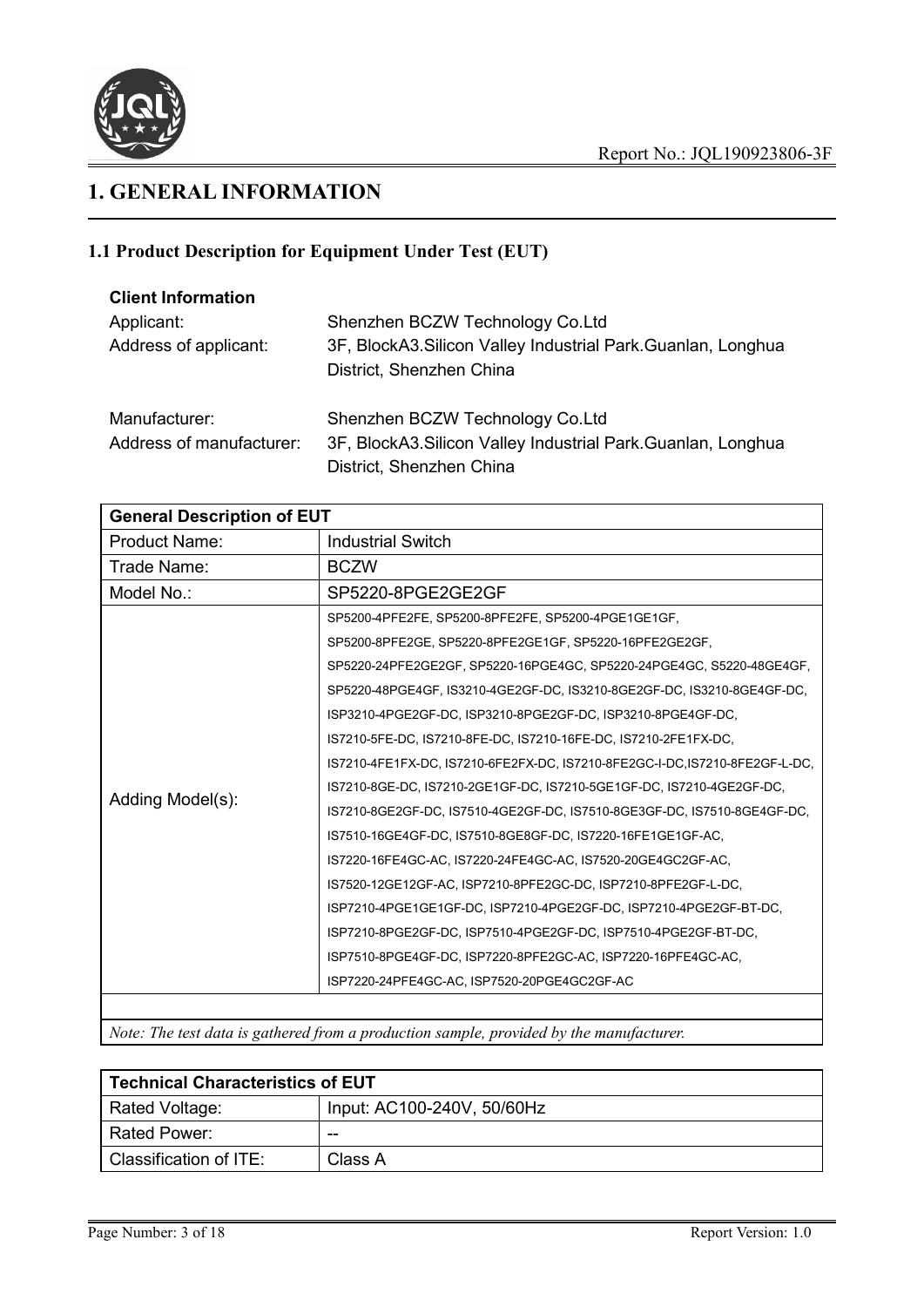

# **1.2 Test Standards**

The following report is prepared on behalf of the Shenzhen BCZW Technology Co.Ltd in accordance with Part 2, Subpart J, and Part 15, Subparts A and B of the Federal Communication Commissions rules.

The objective is to determine compliance with FCC Part 15, Subpart B, and section 15.205, 15.107, and 15.109 rules.

**Maintenance of compliance** is the responsibility of the manufacturer. Any modification of the product, which result in lowering the emission, should be checked to ensure compliance has been maintained.

# **1.3 Test Methodology**

All measurements contained in this report were conducted with ANSI C63.4-2014, American National Standard for Methods of Measurement of Radio-Noise Emissions from Low-Voltage Electrical and Electronic Equipment in the range of 9 kHz to 40 GHz.

#### **1.4 Test Facility**

#### **CNAS Registration No.: L0579**

Shenzhen Academy of Metrology and Quality Inspection is a testing organization accredited by China National Accreditation Service for Conformity Assessment (CNAS) according to ISO/IEC 17025. The accreditation certificate number is L0579. All measurement facilities used to collect the measurement data are located at Metrology and Quality Inspection Building,Central Section of LongZhu Road, Nanshan District, Shenzhen (518055)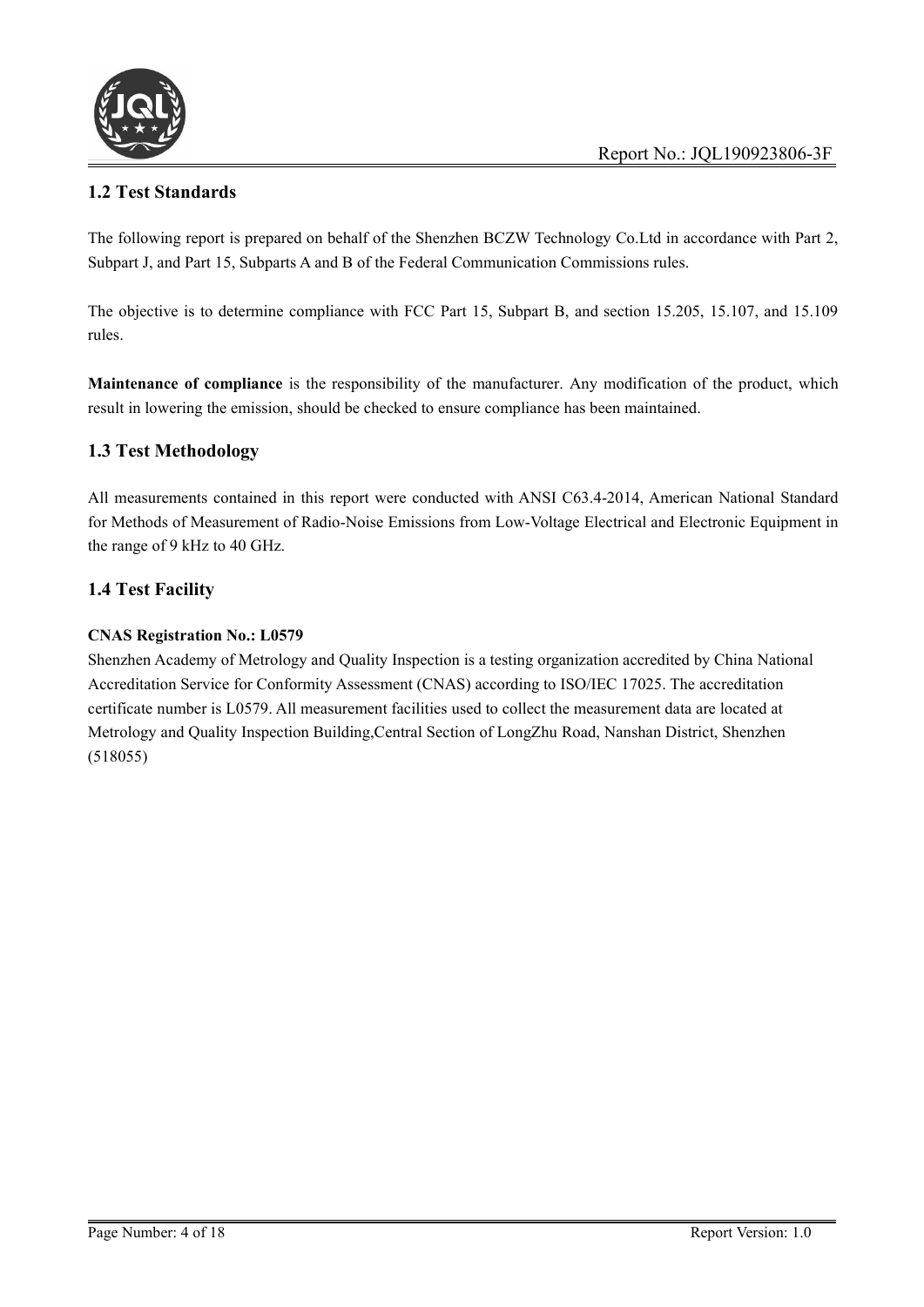

# **1.5 EUT Setup and Operation Mode**

The equipment under test (EUT) was configured to measure its highest possible emission level. The test modes were adapted according to the operation manual for use, more detailed description as follows:

#### Test Mode List:

| Test Mode | Description | Kemark                                    |
|-----------|-------------|-------------------------------------------|
| TM1       | )perating   | With Ethernet Connector data transmission |

#### EUT Cable List and Details

| Cable Description | Length $(M)$ | Shielded/Unshielded | With Core/Without Core |
|-------------------|--------------|---------------------|------------------------|
|                   |              |                     |                        |

#### Auxiliary Equipment List and Details

| Description | Manufacturer | Model | Serial Number |
|-------------|--------------|-------|---------------|
|             |              |       |               |

# Special Cable List and Details

| <b>Cable Description</b> | Length $(M)$ | Shielded/Unshielded | With Core/Without Core |
|--------------------------|--------------|---------------------|------------------------|
|                          |              |                     |                        |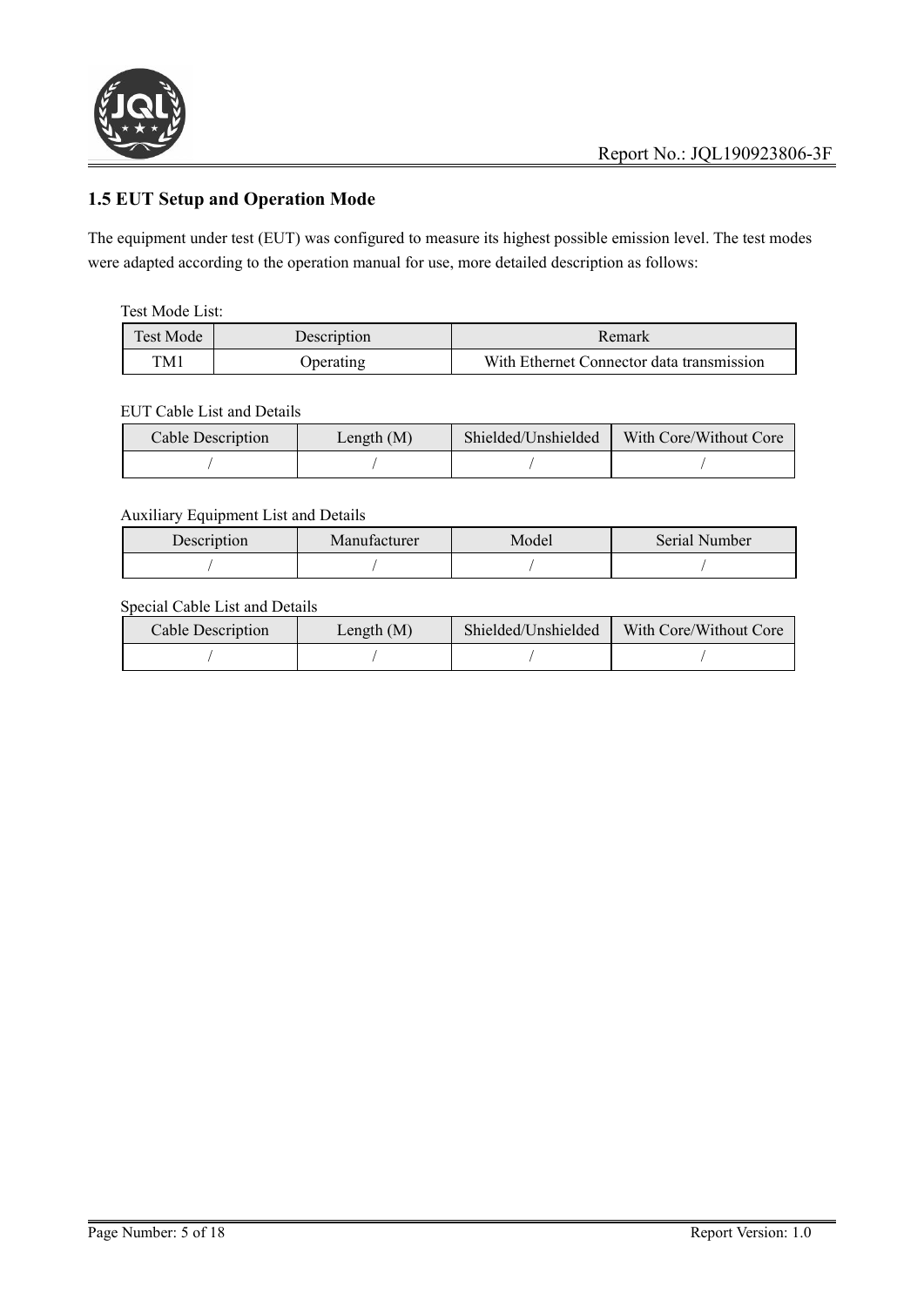

# **2. SUMMARY OF TEST RESULTS**

| <b>Description of Test</b>     | <b>Result</b> |
|--------------------------------|---------------|
| §15.107 (a) Conducted Emission | Passed        |
| $§15.109(a)$ Radiated Emission | Passed        |
| $N/A$ : not applicable         |               |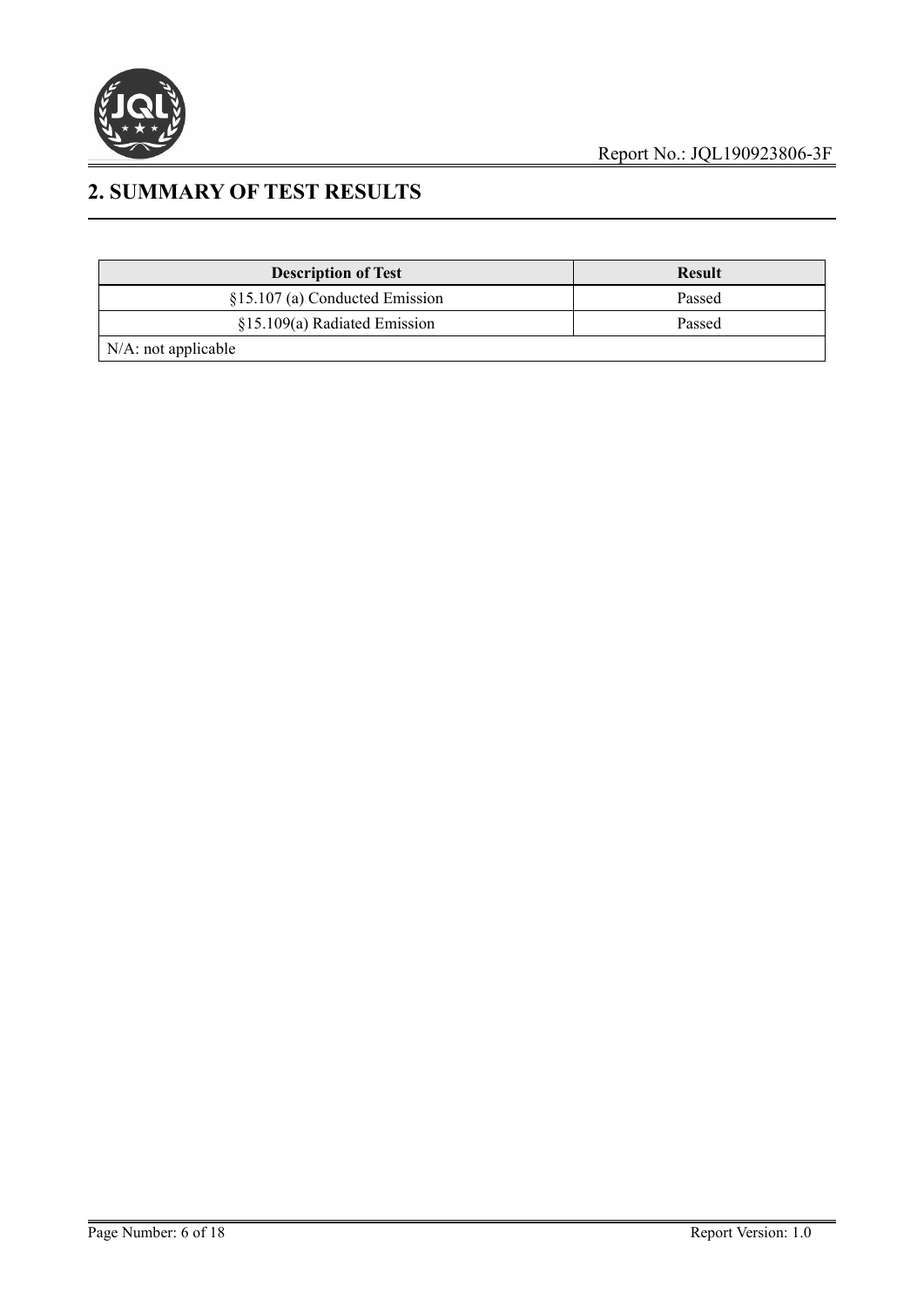

# **3. CONDUCTED EMISSIONS**

# **3.1 Measurement Uncertainty**

Base on NIS 81, The Treatment of Uncertainty in EMC Measurements, the best estimate of the uncertainty of any conducted emissions measurement is  $\pm$  2.88 dB.

#### **3.2 Test Equipment List and Details**

| <b>Description</b>       | <b>Manufacturer</b> | Model           | <b>Serial Number</b> | Cal. Date  | Due. Date  |
|--------------------------|---------------------|-----------------|----------------------|------------|------------|
| <b>EMI</b> Test Receiver | Rohde & Schwarz     | ESPI            | 101611               | 2019-07-01 | 2020-06-30 |
| LISN                     | Schwarz beck        | <b>NSLK8126</b> | 8126-224             | 2019-07-01 | 2020-06-30 |
| Pulse Limiter            | Rohde & Schwarz     | <b>ESH3-Z2</b>  | 100911               | 2019-07-01 | 2020-06-30 |

#### **3.3 Test Procedure**

Test is conducting under the description of ANSI C63.4-2014, American National Standard for Methods of Measurement of Radio-Noise Emissions from Low-Voltage Electrical and Electronic Equipment in the range of 9 kHz to 40 GHz.

#### **3.4 Basic TestSetup Block Diagram**

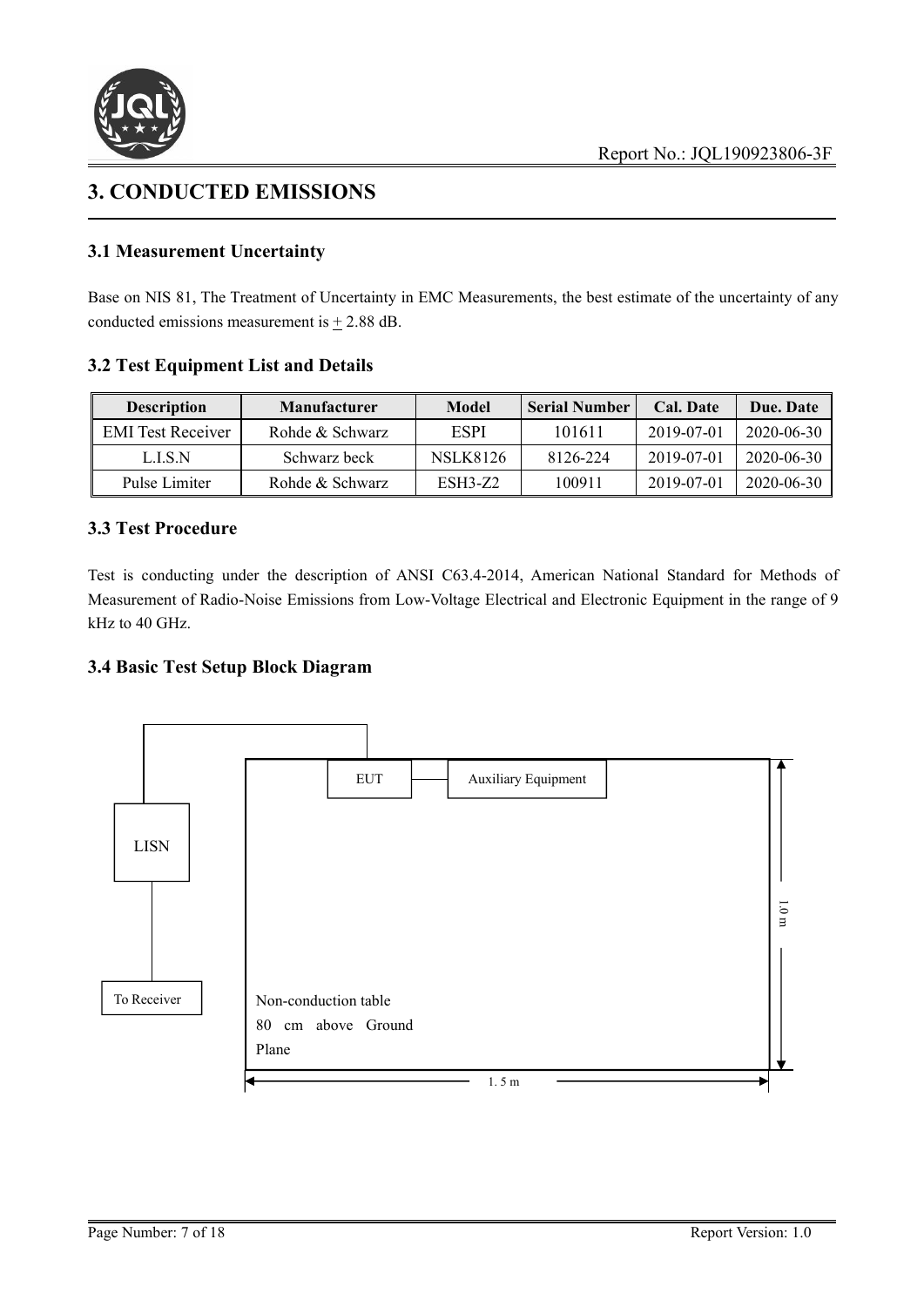

# **3.5 Environmental Conditions**

| Temperature:       | $23 \text{ °C}$ |
|--------------------|-----------------|
| Relative Humidity: | 52%             |
| ATM Pressure:      | 1011 mbar       |

# **3.6 Summary of TestResults/Plots**

According to the data, the EUT complied with the FCC Part 15.107(a) Conducted margin for a Class B device, with the *worst* margin case of: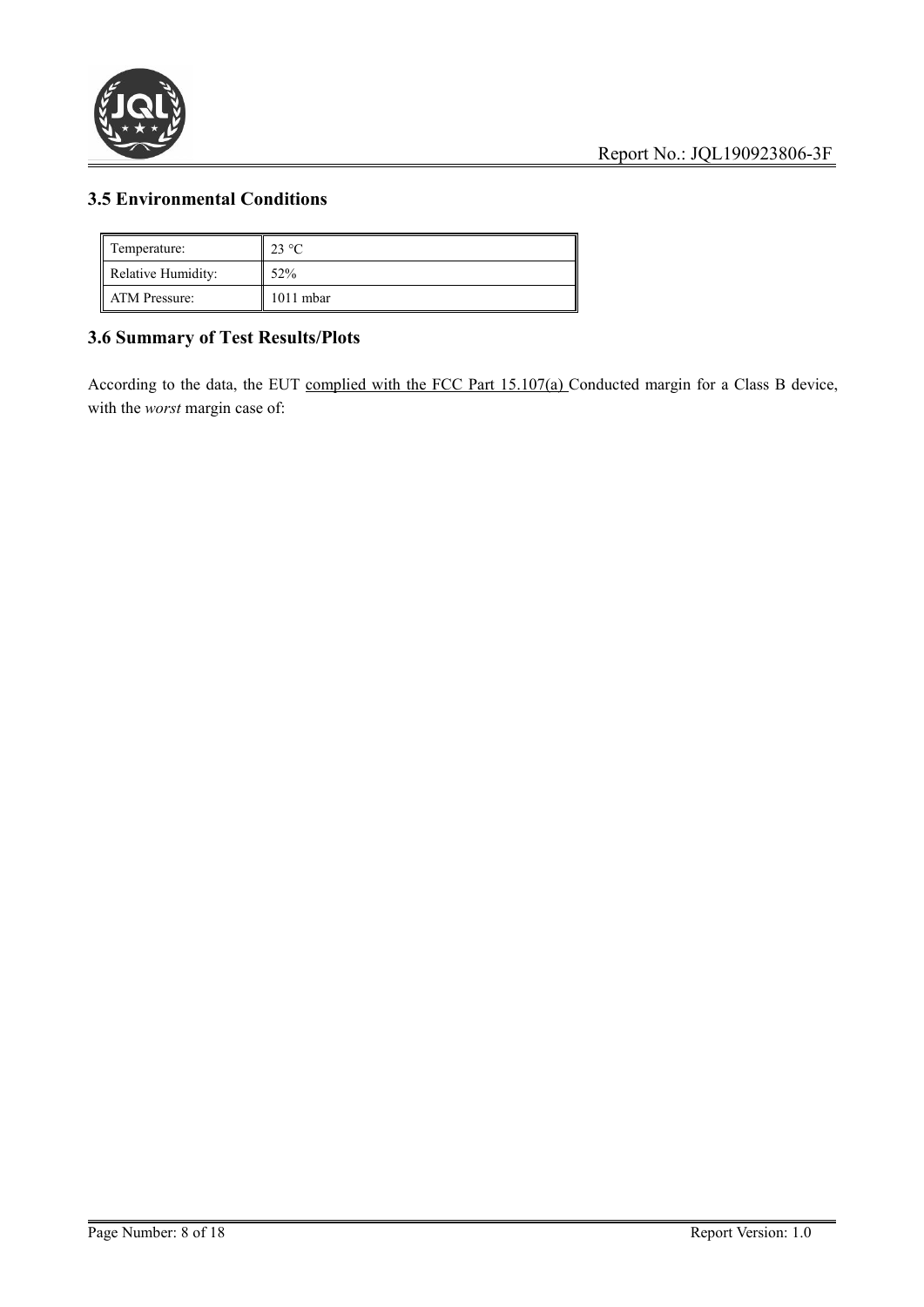

#### **Plot of Conducted Emissions Test Data**

| $EUT^{\perp}$                      | <i>Industrial Switch</i> |
|------------------------------------|--------------------------|
| <i>Tested Model:</i>               | <i>SP5220-8PGE2GE2GF</i> |
| <i><b>Operating Condition:</b></i> | TMI                      |
| Comment:                           | AC 120V/60Hz             |

*Test Specification: Neutral*



| No.            | Frequency | Reading | Correct | <b>Result</b> | Limit  | <b>Margin</b> | <b>Detector</b> |
|----------------|-----------|---------|---------|---------------|--------|---------------|-----------------|
|                | (MHz)     | (dBuV)  | (dB/m)  | (dBuV)        | (dBuV) | (dB)          |                 |
| $1*$           | 0.1900    | 43.99   | 9.81    | 53.80         | 64.03  | $-10.23$      | QP              |
| $\mathcal{D}$  | 0.1900    | 32.50   | 9.81    | 42.31         | 54.03  | $-11.72$      | AVG             |
| 3              | 0.2860    | 24.71   | 9.80    | 34.51         | 50.64  | $-16.13$      | <b>AVG</b>      |
| $\overline{4}$ | 0.2940    | 39.18   | 9.80    | 48.98         | 60.41  | $-11.43$      | QP              |
|                | 0.4660    | 35.97   | 9.80    | 45.77         | 56.58  | $-10.81$      | QP              |
| 6              | 0.4700    | 21.57   | 9.80    | 31.37         | 46.51  | $-15.14$      | AVG             |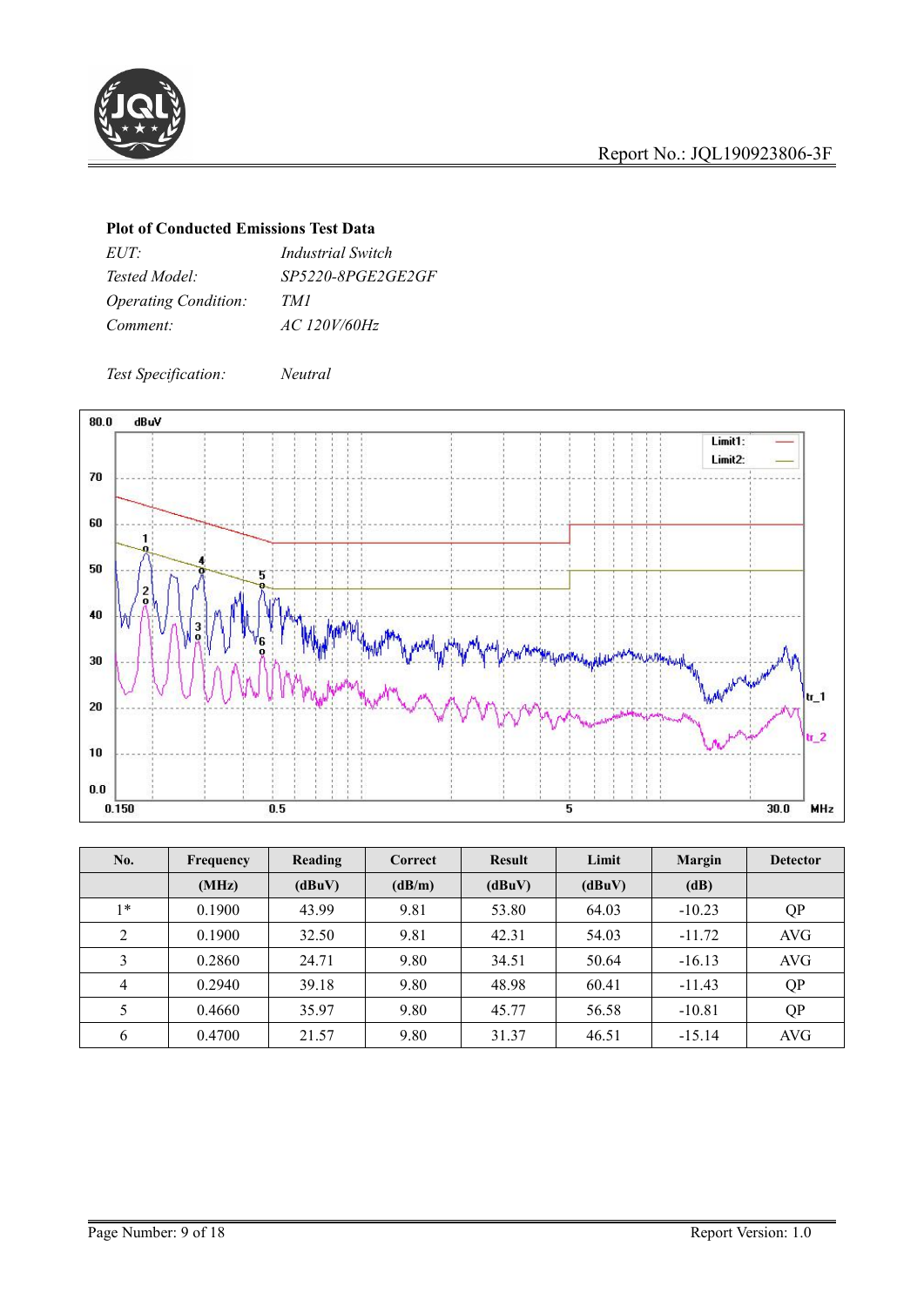

Report No.: JQL190923806-3F

*Test Specification: Line*



| No.      | Frequency | Reading | Correct | <b>Result</b> | Limit  | Margin   | <b>Detector</b> |
|----------|-----------|---------|---------|---------------|--------|----------|-----------------|
|          | (MHz)     | (dBuV)  | (dB/m)  | (dBuV)        | (dBuV) | (dB)     |                 |
| $1*$     | 0.1860    | 47.38   | 9.81    | 57.19         | 64.21  | $-7.02$  | QP              |
| $\gamma$ | 0.1900    | 33.92   | 9.81    | 43.73         | 54.03  | $-10.30$ | AVG             |
| $\sim$   | 0.2779    | 26.66   | 9.80    | 36.46         | 50.88  | $-14.42$ | <b>AVG</b>      |
| 4        | 0.2860    | 38.25   | 9.80    | 48.05         | 60.64  | $-12.59$ | QP              |
|          | 0.4620    | 37.47   | 9.80    | 47.27         | 56.66  | $-9.39$  | QP              |
| 6        | 0.4660    | 26.04   | 9.80    | 35.84         | 46.58  | $-10.74$ | AVG             |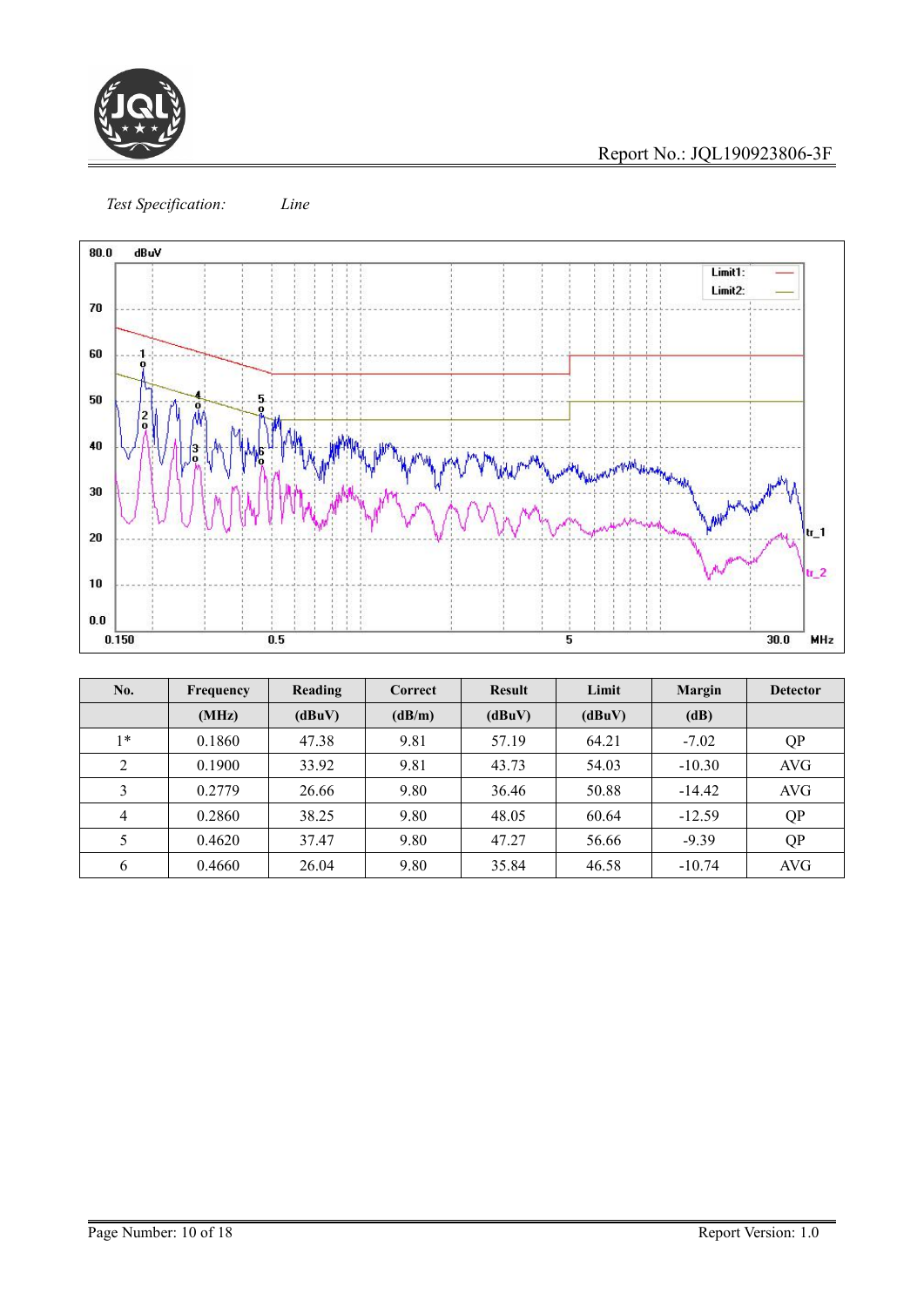

# **4. RADIATED EMISSION**

### **4.1 Measurement Uncertainty**

Base on NIS 81, The Treatment of Uncertainty in EMC Measurements, the best estimate of the uncertainty of any radiation emissions measurement is  $\pm$  5.10 dB.

| <b>Description</b>       | <b>Manufacturer</b>         | <b>Model</b>    | <b>Serial Number</b> | <b>Cal. Date</b> | Due. Date  |  |
|--------------------------|-----------------------------|-----------------|----------------------|------------------|------------|--|
| Spectrum Analyzer        | R&S                         | <b>FSP</b>      | 836079/035           | 2019-07-01       | 2020-06-30 |  |
| <b>EMI</b> Test Receiver | R&S                         | <b>ESVB</b>     | 825471/005           | 2019-07-01       | 2020-06-30 |  |
| Pre-amplifier            | Agilent                     | 8447F           | 3113A06717           | 2019-07-01       | 2020-06-30 |  |
| Pre-amplifier            | <b>Compliance Direction</b> | PAP-0118        | 24002                | 2019-07-01       | 2020-06-30 |  |
| Trilog Broadband         | <b>SCHWARZBECK</b>          | <b>VULB9163</b> | 9163-333             | 2019-07-01       | 2020-06-30 |  |
| Antenna                  |                             |                 |                      |                  |            |  |
| Horn Antenna             | <b>ETS</b>                  | 3117            | 00086197             | 2019-07-01       | 2020-06-30 |  |

# **4.2 Test Equipment List and Details**

### **4.3 Test Procedure**

The setup of EUT is according with per ANSI C63.4-2014 measurement procedure. The specification used was with the FCC Part 15.109 Limit.

The external I/O cables were draped along the test table and formed <sup>a</sup> bundle <sup>30</sup> to <sup>40</sup> cm long in the middle.The spacing between the peripherals was <sup>10</sup> cm.

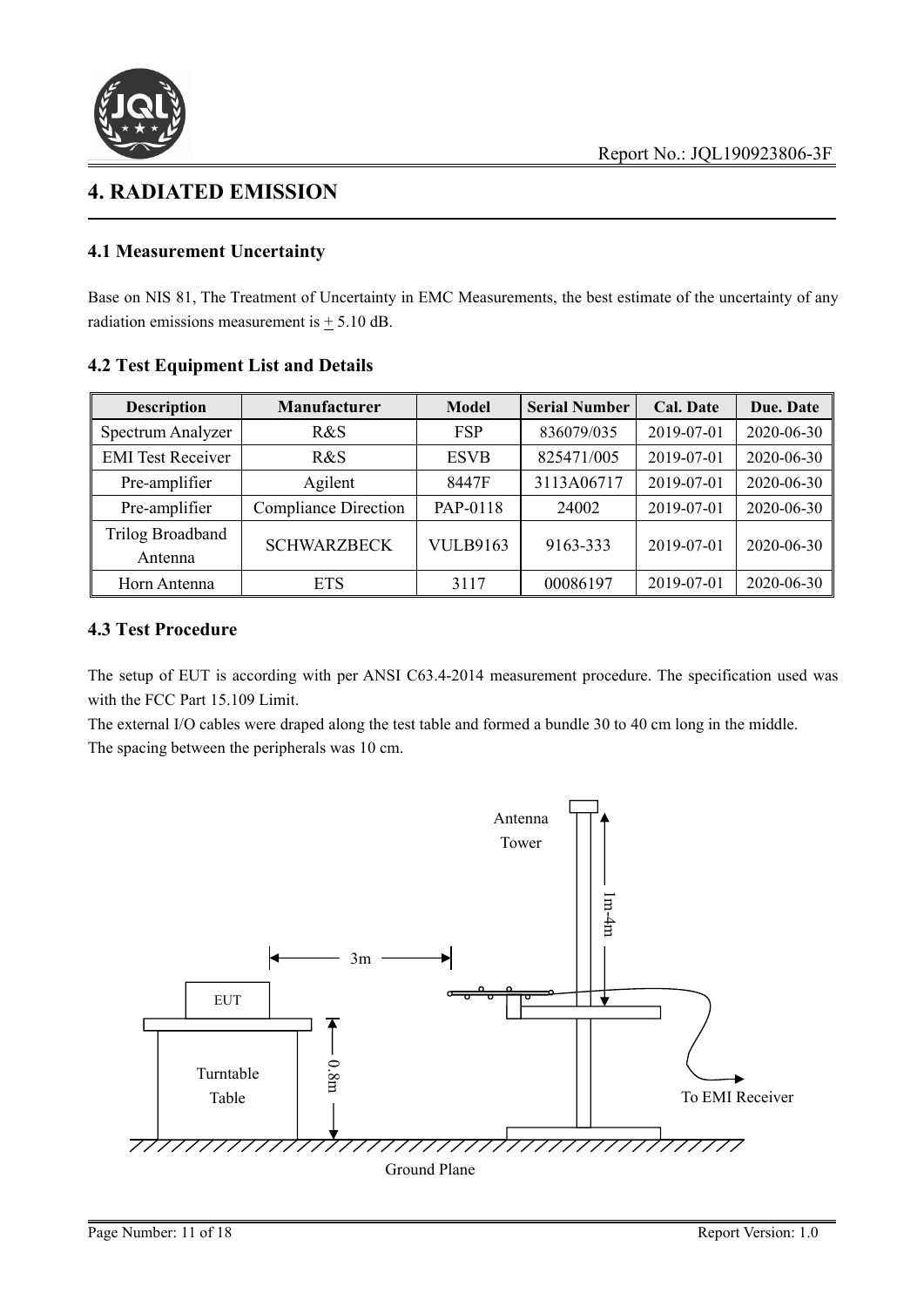

#### **4.4 Test Receiver Setup**

During the radiated emission test for above 1GHz, the test receiver was set with the following configurations:

For peak detector:  $RBW = 1000kHz$ ,  $VBW = 3000kHz$ , Sweep Time = Auto

For average detector:  $RBW = 1000kHz$ ,  $VBW = 10Hz$ , Sweep Time = Auto

# **4.5 Corrected Amplitude & Margin Calculation**

The Corrected Amplitude is calculated by adding the Antenna Factor and the Cable Factor, and subtracting the Amplifier Gain from the Amplitude reading. The basic equation is as follows:

Corr. Ampl. = Indicated Reading – Corr. Factor

The "**Margin**" column of the following data tables indicates the degree of compliance with the applicable limit. For example, a margin of  $-6dB\mu V$  means the emission is  $6dB\mu V$  below the maximum limit for a Class B device. The equation for margin calculation is as follows:

Margin = Corr. Ampl. – FCC Part  $15.109(a)$  Limit

#### **4.6 Environmental Conditions**

| Temperature:       | $23 \text{ °C}$ |
|--------------------|-----------------|
| Relative Humidity: | 55 %            |
| ATM Pressure:      | 1011 mbar       |

#### **4.7 Summary of Test Results/Plots**

According to the data, the EUT complied with the FCC Part  $15.109(a)$  rule, and had the worst case of: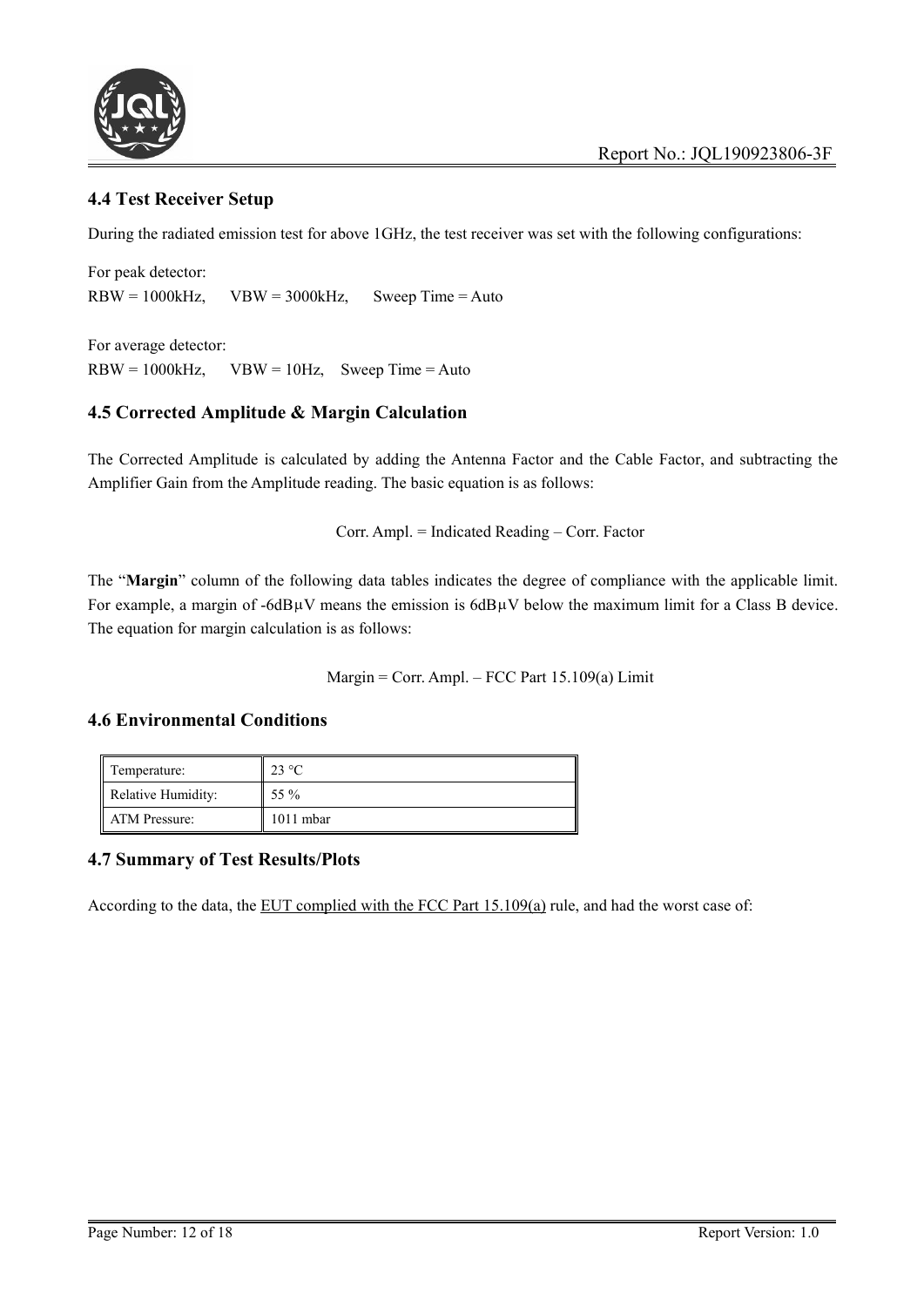

### **Plot of Radiated Emissions Test Data**

| $EUT^{\perp}$                      | <i>Industrial Switch</i> |
|------------------------------------|--------------------------|
| Tested Model:                      | <i>SP5220-8PGE2GE2GF</i> |
| <i><b>Operating Condition:</b></i> | TMI                      |
| Comment:                           | AC 120V/60Hz             |

*Test Specification: Horizontal*



| No. | Frequency | Reading  | Correct | Result   | Limit    | Margin   | Degree | Height | Remark    |
|-----|-----------|----------|---------|----------|----------|----------|--------|--------|-----------|
|     | (MHz)     | (dBuV/m) | dB/m    | (dBuV/m) | (dBuV/m) | (dB)     |        | (cm)   |           |
|     | 59.4405   | 19.22    | 5.02    | 24.24    | 40.00    | $-15.76$ | 166    | 100    | <b>QP</b> |
| C.  | 130.3789  | 25.97    | 3.95    | 29.92    | 43.50    | $-13.58$ | 98     | 100    | QP        |
| 3   | 164.9075  | 23.03    | 2.44    | 25.47    | 43.50    | $-18.03$ | 61     | 100    | <b>QP</b> |
| 4   | 227.6906  | 22.71    | 8.14    | 30.85    | 46.00    | $-15.15$ | 117    | 100    | <b>QP</b> |
|     | 406.0880  | 16.41    | 12.45   | 28.86    | 46.00    | $-17.14$ | 174    | 100    | QP        |
| 6   | 661.1505  | 16.29    | 17.64   | 33.93    | 46.00    | $-12.07$ | 106    | 100    | <b>QP</b> |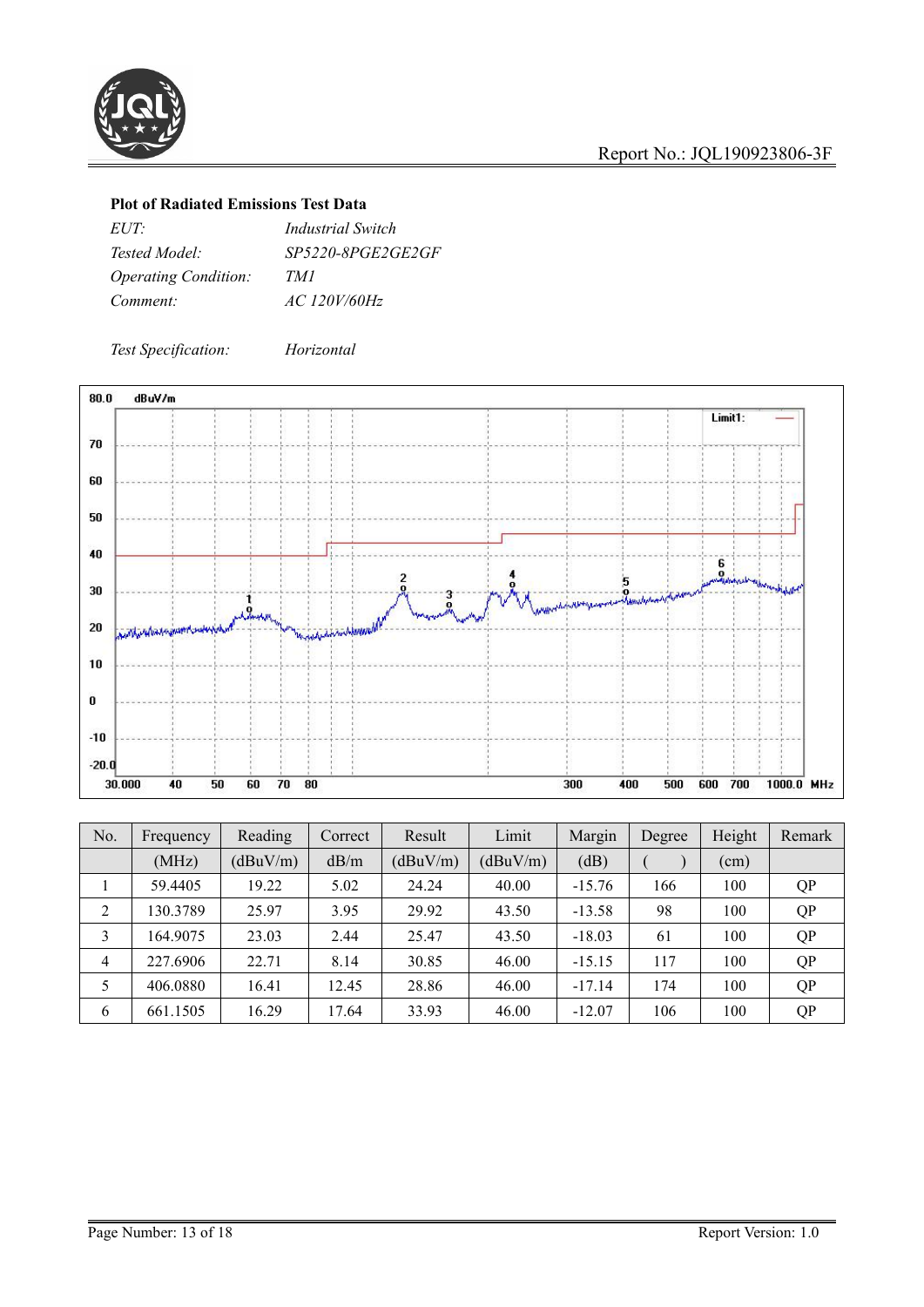

Report No.: JQL190923806-3F





| No.                            | Frequency | Reading  | Correct | Result   | Limit    | Margin   | Degree | Height | Remark    |
|--------------------------------|-----------|----------|---------|----------|----------|----------|--------|--------|-----------|
|                                | (MHz)     | (dBuV/m) | dB/m    | (dBuV/m) | (dBuV/m) | (dB)     |        | (cm)   |           |
|                                | 50.9420   | 23.30    | 5.01    | 28.31    | 40.00    | $-11.69$ | 309    | 100    | <b>QP</b> |
| <sup><math>\gamma</math></sup> | 66.4989   | 30.22    | 3.66    | 33.88    | 40.00    | $-6.12$  | 235    | 100    | <b>QP</b> |
| 3                              | 126.7723  | 27.65    | 4.26    | 31.91    | 43.50    | $-11.59$ | 50     | 100    | QP        |
| 4                              | 209.3129  | 25.84    | 5.38    | 31.22    | 43.50    | $-12.28$ | 265    | 100    | <b>QP</b> |
|                                | 252.9482  | 19.25    | 9.42    | 28.67    | 46.00    | $-17.33$ | 334    | 100    | QP        |
| 6                              | 642.8613  | 16.44    | 18.00   | 34.44    | 46.00    | $-11.56$ | 131    | 100    | <b>QP</b> |

Note: Testing is carried out with frequency rang 9kHz to the 5GHz, which above 1GHz is close to the noise base *even antenna close up to 1meter distance according the measurement of ANSI C63.4.*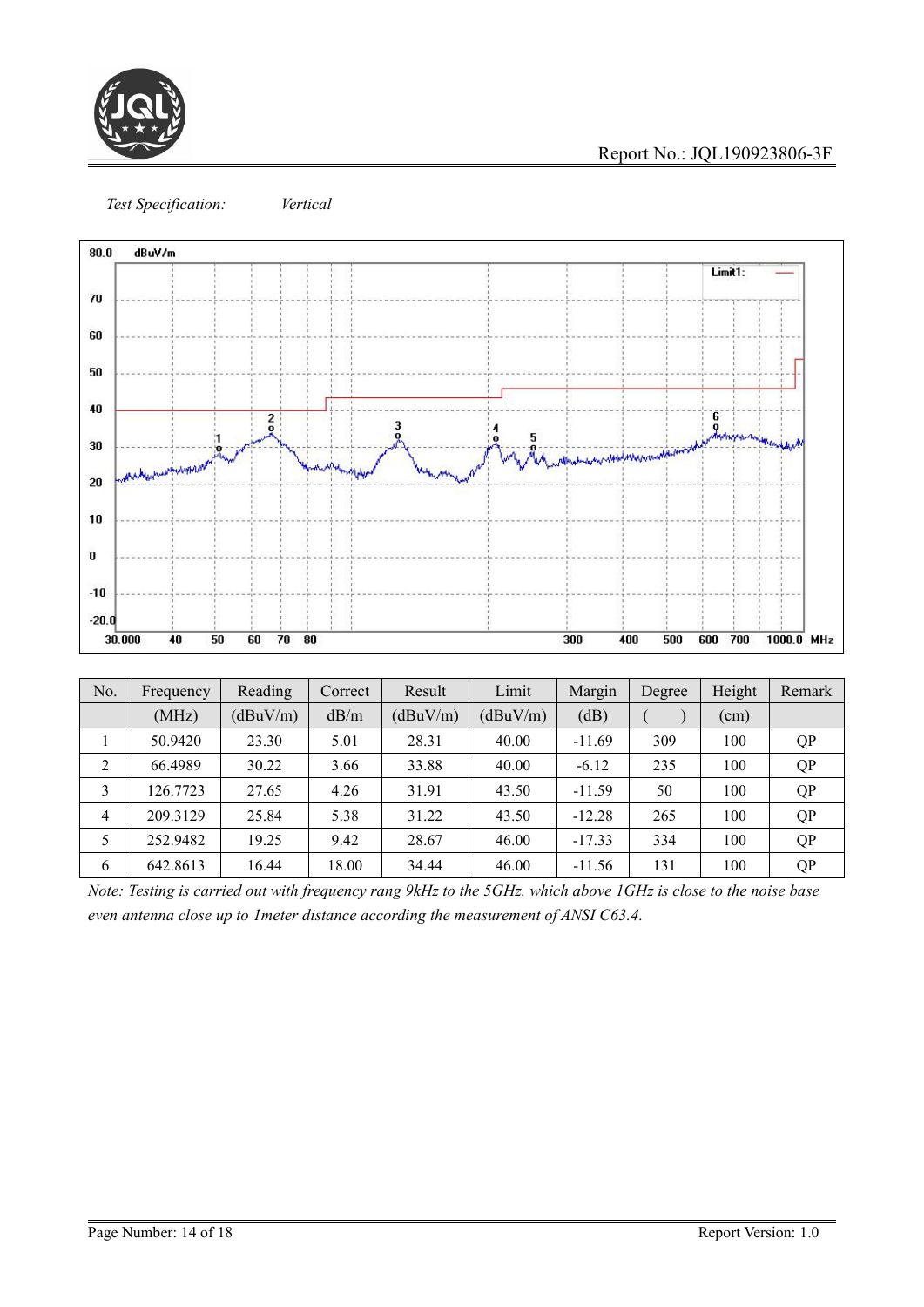![](_page_14_Picture_0.jpeg)

![](_page_14_Picture_1.jpeg)

# **EXHIBIT A - LABEL**

# **Label Information**

This device complies with Part 15 of the FCC Rules. Operation is subject to the following two conditions: (1) This device may not cause harmful interference, and (2) this device must accept any interference received, including interference that may cause undesired operation.

Remark: Text is Black in color and is justified. Labels are printed in indelible ink on permanent adhesive backing or silk-screened onto the EUT or shall be affixed at a conspicuous location on the EUT. Where the EUT is constructed in two or more sections connected by wires and marketed together, the above statement is required to be affixed only to the main control unit. When the EUT is sosmall or for such use that it is not practicable to place the statement on it, the above information shall be placed in a prominent location in the instruction manual or pamphlet supplied to the user or, alternatively, shall be placed on the container in which the device is marketed.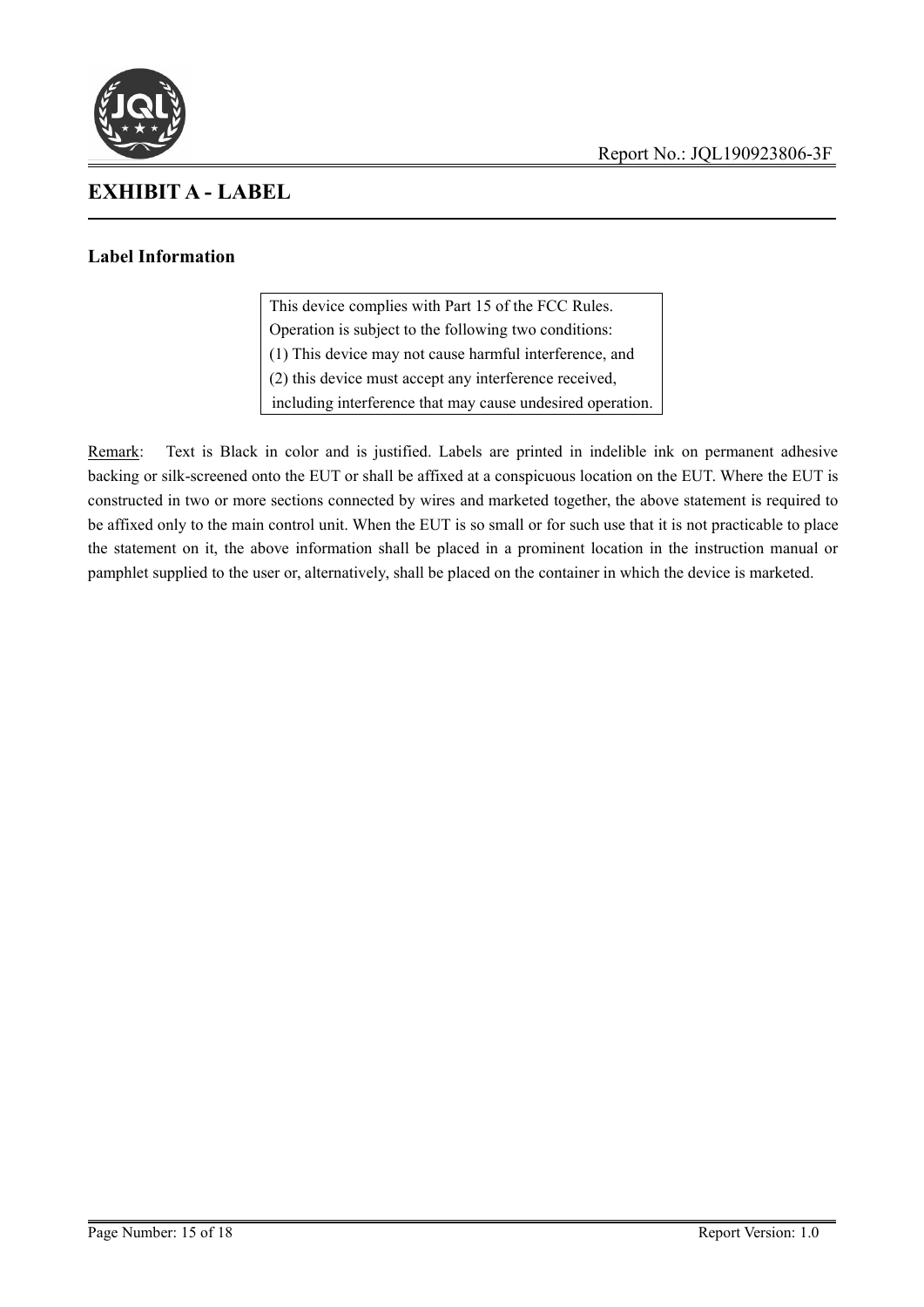![](_page_15_Picture_0.jpeg)

# **EXHIBIT B - EUT PHOTOS**

# **EUT View 1**

![](_page_15_Picture_4.jpeg)

#### **EUT View 2**

![](_page_15_Picture_6.jpeg)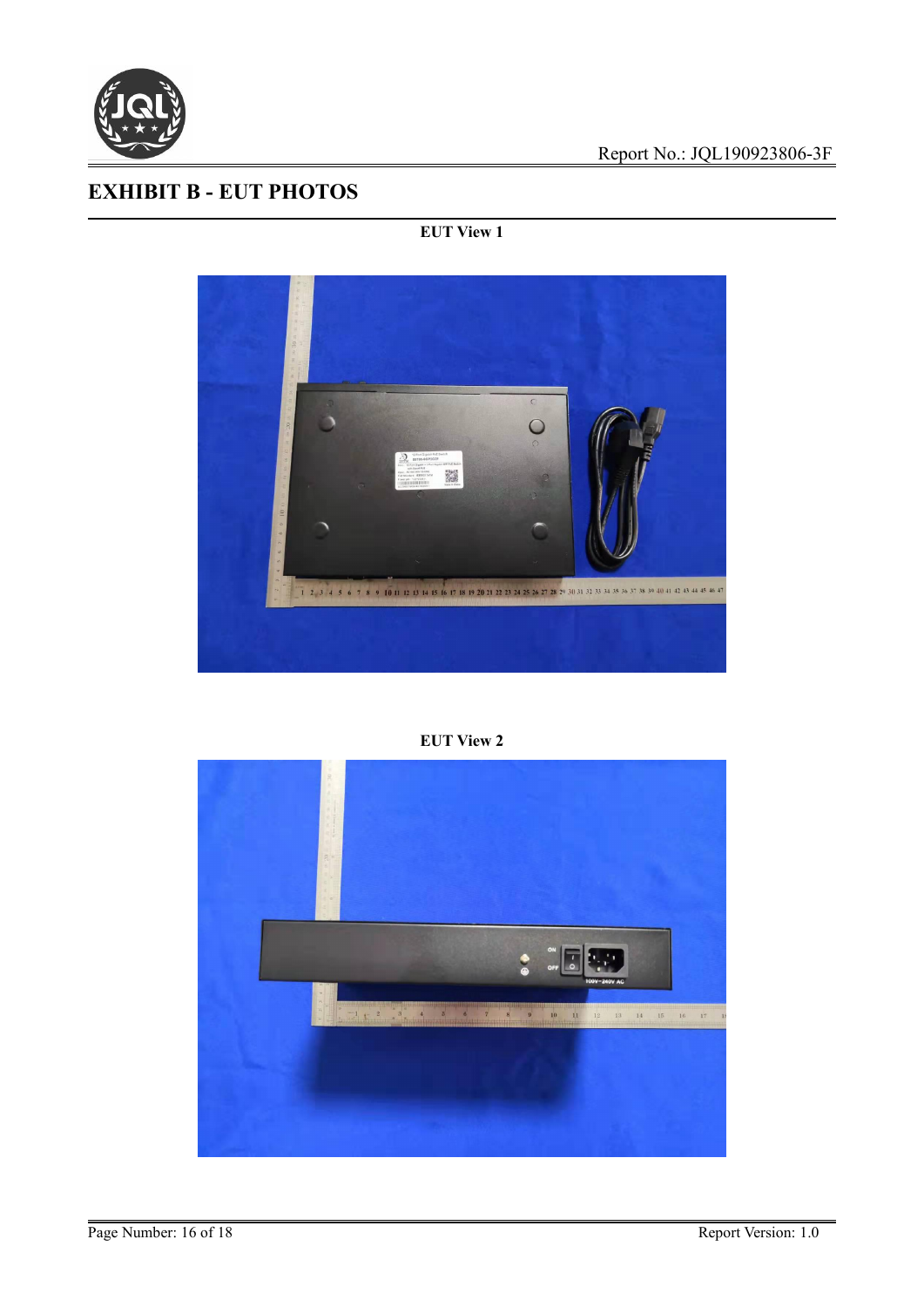![](_page_16_Picture_0.jpeg)

# **EUT View 3**

![](_page_16_Picture_3.jpeg)

# **EUT View 4**

![](_page_16_Picture_5.jpeg)